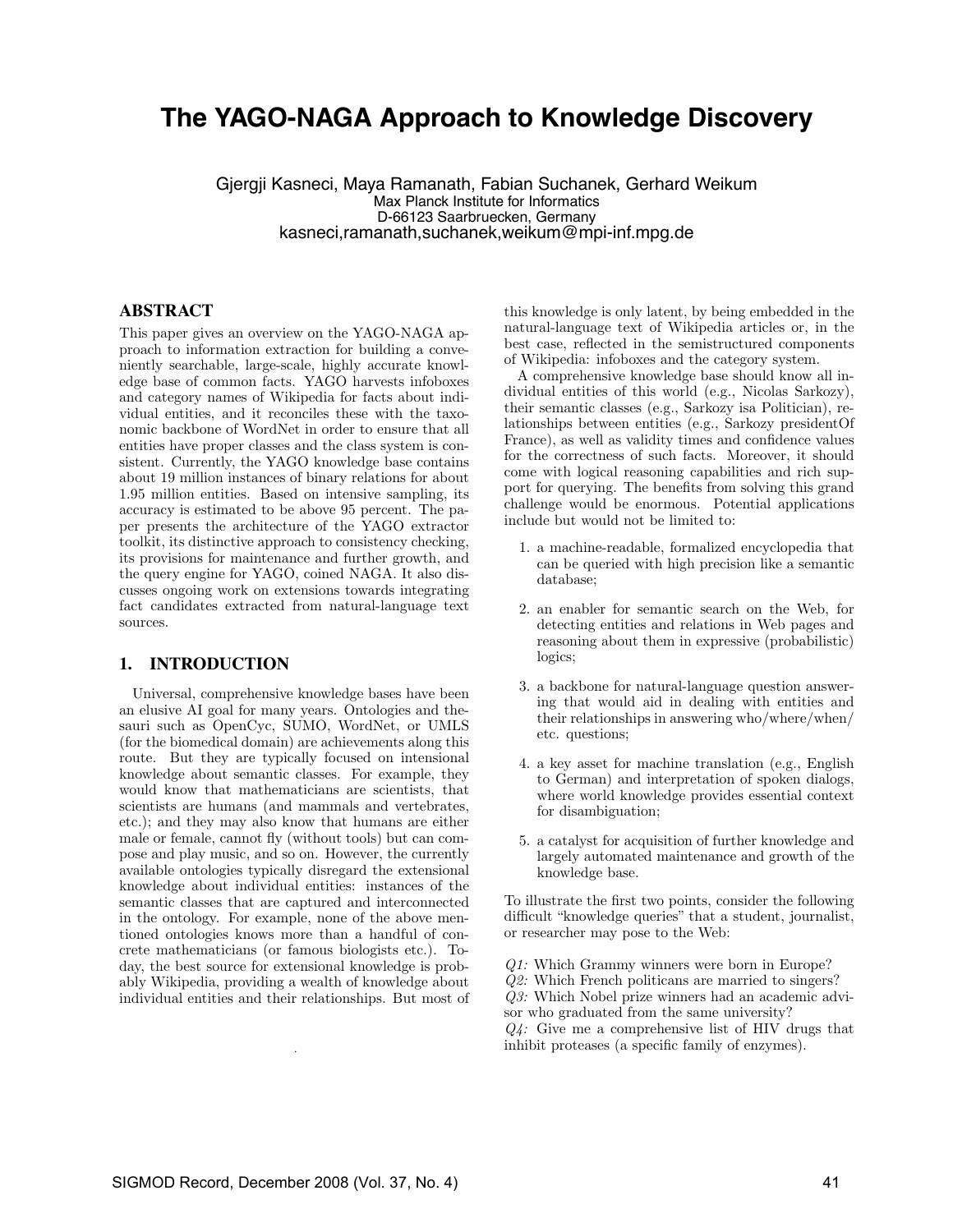

Figure 1: Excerpt of the YAGO Knowledge Base

Regardless of how well these information needs are formulated as keyword queries or question phrases, current search engines would hardly produce good answers. In the best case, the user would have to browse through many potentially relevant pages and manually compile the bits and pieces of the desired answers. A large knowledge base would support precise query formulation (not necessarily in natural language) that explicitly indicates entities and relations, and would provide the best answers in a concise manner.

This paper gives an overview of the YAGO-NAGA<sup>1</sup> approach to automatically building and maintaining a conveniently searchable, large and highly accurate knowledge base, by applying information-extraction (IE) methods to Wikipedia and other sources of latent knowledge. The project started in summer 2006 at the Max Planck Institute for Informatics, with continuous enhancements and extensions.

The YAGO knowledge base represents all facts in the form of unary and binary relations: classes of individual entities, and pairs of entities connected by specific relationship types. This data model can be seen as a typed graph with entities and classes corresponding to nodes and relations corresponding to edges. It can also be interpreted as a collection of RDF triples with two adjacent nodes and their connecting edge denoting a

(subject, predicate, object) triple. Figure 1 shows an excerpt of the knowledge base. The knowledge base is publicly available at http://www.mpi-inf.mpg.de/ ~suchanek/yago. It can be queried for knowledge discovery by the NAGA search engine. An online demo is accessible at http://www.mpi-inf.mpg.de/~kasneci/ naga.

Section 2 outlines the architecture of YAGO. Section 3 presents the extractor toolkit for building the YAGO core knowledge base. Section 4 presents the consistency checking methods, which ensure the high accuracy of YAGO's facts. Section 5 discusses our ongoing work on how YAGO can be automatically maintained and further grown. Section 6 presents the NAGA model and system for querying YAGO and ranking search results.

## **2. SYSTEM ARCHITECTURE**

The YAGO architecture is depicted in Figure 2. In contrast to many other IE projects, YAGO emphasizes high accuracy and the consistency of the harvested knowledge rather than aiming for high recall (coverage) of facts. YAGO primarily gathers its knowledge by integrating information from Wikipedia and WordNet. It performs rule-based IE on the infoboxes and category system of Wikipedia, and reconciles the resulting facts with WordNet's taxonomical class system. This is done by performing consistency checks whenever a new fact is considered for addition to the knowledge base. This approach resulted in the *YAGO core knowledge base* [18, 19], currently containing 249,015 classes, 1,941,578 in-

 ${}^{1}YAGO =$  Yet Another Great Ontology

NAGA = Not Another Google Answer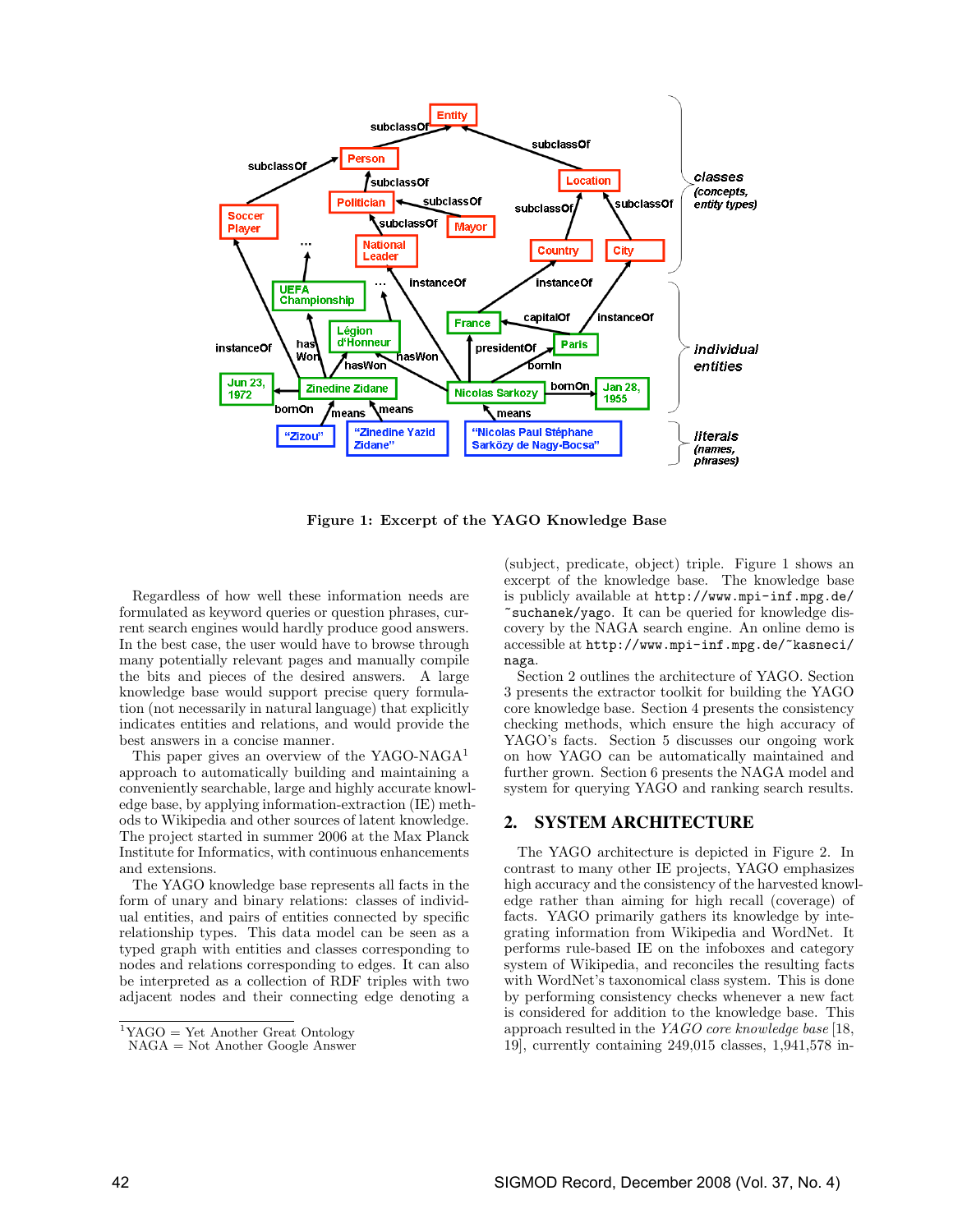dividual entities, and about 19 million facts (instances of binary relations) for 93 different relations. Extensive sampling showed that the accuracy is at least 95 percent [19], and many of the remaining errors (false positives) are due to entries in Wikipedia itself (which we considered as ground truth).

As the rule-based core extractors are limited in coverage, YAGO can also employ pattern-, NLP- and learningbased IE techniques [1, 5, 15] on text sources such as Wikipedia texts, news articles, research literature, or Web pages of interest and clear style. These techniques, in combination with the diversity and mixed quality of the sources, introduce a higher risk of degrading in precision, and are computationally much more expensive. Therefore, the text-oriented harvesting of YAGO is carried out in two phases. The *gathering phase* employs recall-oriented IE methods, and aims at high throughput. The output is interpreted as a set of fact hypotheses. Subsequently, the *scrutinizing phase* assesses the hypotheses against the existing knowledge base, in a batched manner, and filters out facts that show high indication of being inconsistent with essential invariants and prior knowledge (e.g., that a person's birth place is unique and that certain cities are located in Europe so that an American-born person cannot be born in such a city).



Figure 2: The YAGO Architecture

## **3. YAGO CORE EXTRACTORS**

Wikipedia Infoboxes. Wikipedia has two kinds of almost structured - information components on article pages that can be effectively harvested: the *infoboxes* and the *category system*. Infoboxes are collections of attribute name-value pairs. They are often based on templates and then reused for important types of entities such as countries, companies, scientists, music bands, sports teams, etc. For example, the infobox for Nicolas Sarkozy gives us data such as *birth date = 28 Jan* $uary$  1955,  $birth\_place = Paris$ ,  $occupation = lawyer$ , and *alma mater = University of Paris X: Nanterre*.

YAGO uses a suite of rules for frequently used infobox attributes to extract and normalize the corresponding values. For example, the *spouse* attribute is mapped to the *marriedTo* relation, and the extracted fact then is *Nicolas Sarkozy marriedTo Carla Bruni*. YAGO does not attempt to extract all infobox attributes, as their "long tail" has a lot of naming diversity and noise (see [20, 21] for a more recent, universal attempt at harvesting infoboxes).

Wikipedia Categories. As for the category system, the Wikipedia community has manually placed (the article about) Nicolas Sarkozy into categories such as: *Presidents of France*, *L´egion d'honneur recipients*, or *Alumni of Sciences Po* (the Paris Institute of Political Studies). These give YAGO clues about instanceOf relations, and we can infer that the entity Nicolas Sarkozy is an instance of the classes PresidentsOfFrance, LégionD'HonneurRecipients, and AlumniOfSciencesPo. Occasionally, YAGO encounters a misleading category name that does not indicate a class membership (instanceOf). An example is the category *Hollywood\_Walk\_ of Fame*, which includes many actors and musicians. Semantically, however, these people are not instances of a class *Walk* (which would be a subclass of *Motion*), nor are they instances of some superclass *Awards* but rather awards winners which in turn would be a subclass of humans. YAGO employs linguistic processing (noun phrase parsing) and also some heuristics (e.g., the head word in the noun phrase should be in plural form), in order to cope with these pitfalls and achieve high accuracy in harvesting the category system.

Ongoing Work: Temporal Validity. The world is dynamic, and facts change with time. When we ran YAGO on Wikipedia in spring 2007, we extracted the fact *Jacques Chirac presidentOf France*, seemingly contradicting our current result *Nicolas Sarkozy presidentOf France*. To resolve this situation, we need temporal annotations for facts. To ensure that our knowledge model is not inflated with ad-hoc features, we decided to adapt the reification technique of RDF and use our standard binary-relation approach to represent validity times. This works as follows. Both of the above facts have identifiers, say *Id1* (for the fact about Chirac) and *Id2* (for the fact about Sarkozy), to which we can refer in other facts. We create additional facts like *Id1 ValidSince 17 May 1995*, *Id1 ValidUntil 16 May 2007*, and *Id2 ValidSince 17 May 2007*. This technique is general, it can also be used to represent arbitrary ternary and higher-arity relations in our model. Likewise, metarelations such as *witnesses* for a fact - remembering sources that support a fact's validity, use the same representation.

In principle, YAGO could also handle divorces and identify spouses for specific time periods, but often this kind of information is not available in the semistructured parts of Wikipedia. Therefore, we have starting working on specialized text-oriented extractors with the specific target of detecting validity times. One problem in this task is that temporal statements often refer to relative timepoints (e.g., last Monday), have different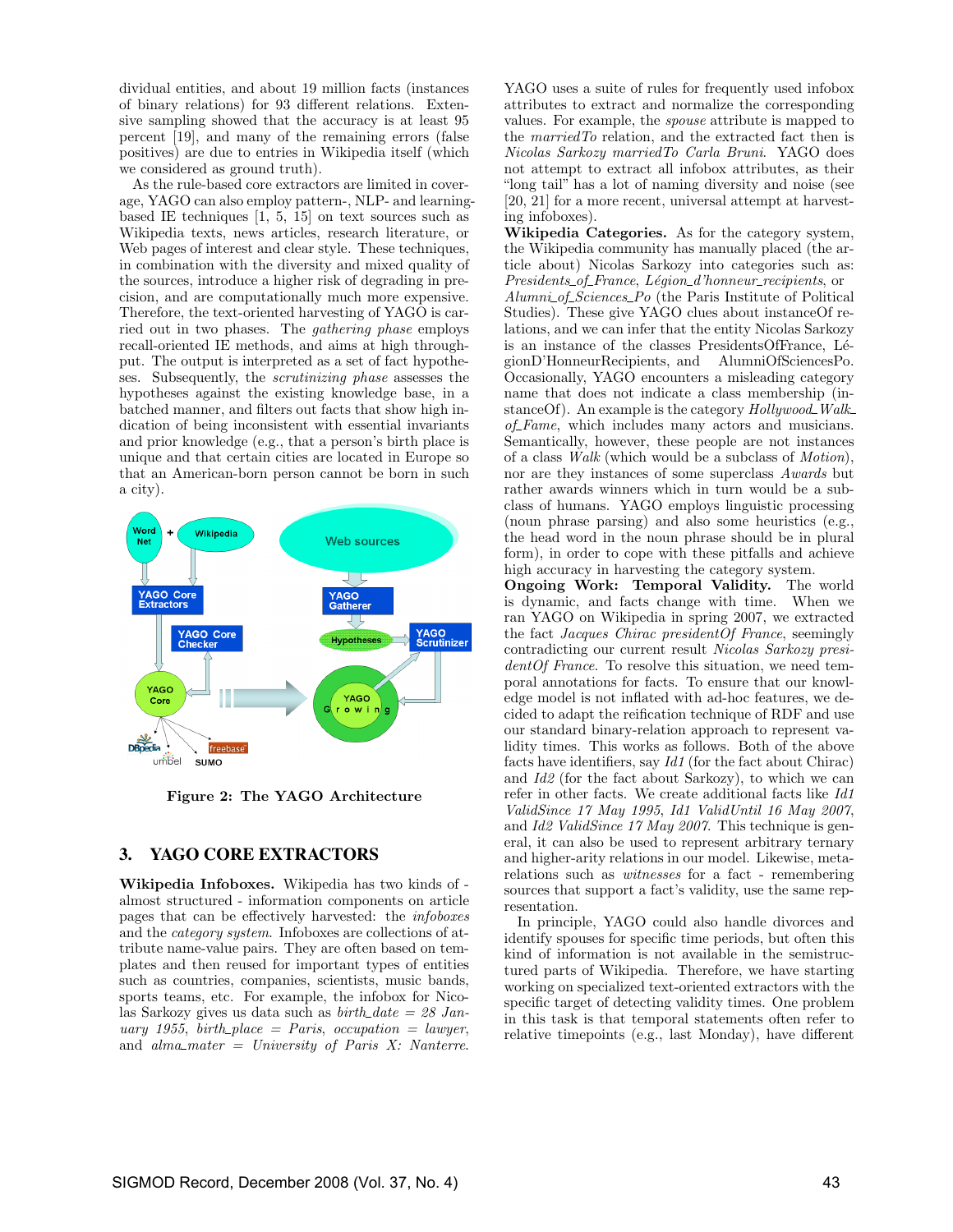granularities such as "May 2007" vs. "17 May 2007", or are incomplete (e.g., showing either an "until" or "since" statement but not both, even for terminated intervals). To deal with these situations, we represent every timepoint as a pair of (earliest, latest) intervals and use plus/minus infinity for missing information in such an interval. As we find more accurate or complete time statements or gather more evidence for certain facts in the IE process, we can refine the temporal facts in the knowledge base [23].

## **4. YAGO CONSISTENCY CHECKERS**

Rationale. YAGO pays particular attention to the consistency of its knowledge base. Solely performing IE on infoboxes and categories of Wikipedia may result in a large but incoherent collection of facts: redundant and potentially inconsistent, overly specific in some parts and left blank in others in an arbitrary way. For example, we may know that Nicolas Sarkozy is an instance of PresidentsOfFrance, but we may not be able to automatically infer that he is also an instance of Presidents and most likely also an instance of FrenchPeople. Likewise, the fact that he is a president (or minister of the interior or mayor to also include former positions) does not automatically tell us that he is a politician. To overcome these problems, YAGO intensively uses the WordNet thesaurus and integrates the facts from Wikipedia with the taxonomic backbone provided by WordNet, using techniques outlined in the rest of this section.

Class Hierarchy. YAGO initializes its class system by importing all WordNet classes and their hypernymy/ hyponymy (superclass/subclass) relations. Each individual entity that YAGO discovers in Wikipedia needs to be mapped into at least one of the existing YAGO classes. If this fails, the entity and its related facts are not admitted to the knowledge base. Analogously, classes that are derived from Wikipedia category names such as PresidentsOfFrance need to be mapped, with a subclassOf relationship, to one or more proper superclasses such as Presidents or FrenchPeople. These procedures ensure that we can maintain a consistent knowledge base, where consistency eliminates dangling entities or classes and also guarantees that the subclassOf relation is acyclic. The empirically assessed accuracy of the subclassOf relation is around 97 percent.

Type Conditions. As all entities are typed by their assignment to one or more classes, binary relations have a type signature as well. For example, the isCEOof relation can be specified to have a domain BusinessPerson or simply Person and a range Company (where we denote relations as powerset functions). When the extractor produces a candidate fact like *Nicolas Sarkozy is-CEOof France*, we can reject it because the second argument, France, is not a company. Similarly, the hypothesis *Nicolas Sarkozy marriedTo Elys ´ ´ee Palace* which may, perhaps, be incorrectly inferred from sentences such as "Nicolas Sarkozy loves his work with the Elysée Palace" (or from an incorrect interpretation of the infobox attribute Residence), is falsified by the type invariant that marriages are between persons.

Ongoing Work: Constraints on Relations. A very powerful constraint for the consistency of IE results is declaring a relation to be transitive and acyclic (or requiring that its transitive closure is acyclic). The class hierarchy is one important usage case; the locatedIn relation between geographic entities is another one. Going even further, we are considering support for functional dependencies, inclusion dependencies, and inverse relations. For example, a person can have only one birth place, which would allow us to prune out many spurious candidates for alternative birth places that we may see in Web pages. As for inclusion dependencies, we can derive *Paris locatedIn France* from the fact *Paris capitalOf France*, without necessarily seeing it in explicit form. Finally, the presidentOf fact would be an example for exploiting inverse relations. Once we accept that *Nicolas Sarkozy presidentOf France*, we could automatically infer that *France hasPresident Nicolas Sarkozy* (for the same time interval).

## **5. GROWING YAGO**

Keeping YAGO Up-To-Date. We can maintain the YAGO knowledge base, with its current scope, by periodically re-running the extractors on Wikipedia and WordNet. It takes a few hours to build the entire knowledge base. When validity times or intervals can be properly inferred, this would retain previously compiled facts (e.g., former CEOs) as long as they do not cause any inconsistencies.

Adding Natural-Language Text Sources. Further growth of YAGO, beyond the harvesting of infoboxes and category systems, calls for text-oriented IE with more or less powerful NLP capabilities. Our own tool LEILA [17] can be employed for this purpose. It uses a dependency-grammar parser for deep parsing of naturallanguage sentences, with heuristics for anaphora resolution (e.g., pronouns referring to subjects or objects in a preceding sentence). This produces a tagged graph representation, whose properties can be encoded as features for a statistical learner (e.g., an SVM) that classifies fact candidates into acceptable facts vs. false hypotheses. LEILA provides reasonably good accuracy, but requires about a minute to process a long Wikipedia article on a standard PC, and works for one specific relation at a time. Simpler NLP methods, such as part-ofspeech tagging (for word categories: nouns, verbs, etc.), are much faster but would have significantly lower precision. Statistics, like frequencies of witnesses, can be used to improve precision, but proper tuning of statistical thresholds is all but easy. The YAGO architecture supports all these approaches. However, with the open issues in understanding the three-way tradeoffs between precision, recall, and efficiency, we do not yet employ these techniques at large scale.

Ongoing Work. For growing YAGO we can leverage the existing YAGO core in several ways. We believe that the core contains more or less all entities of inter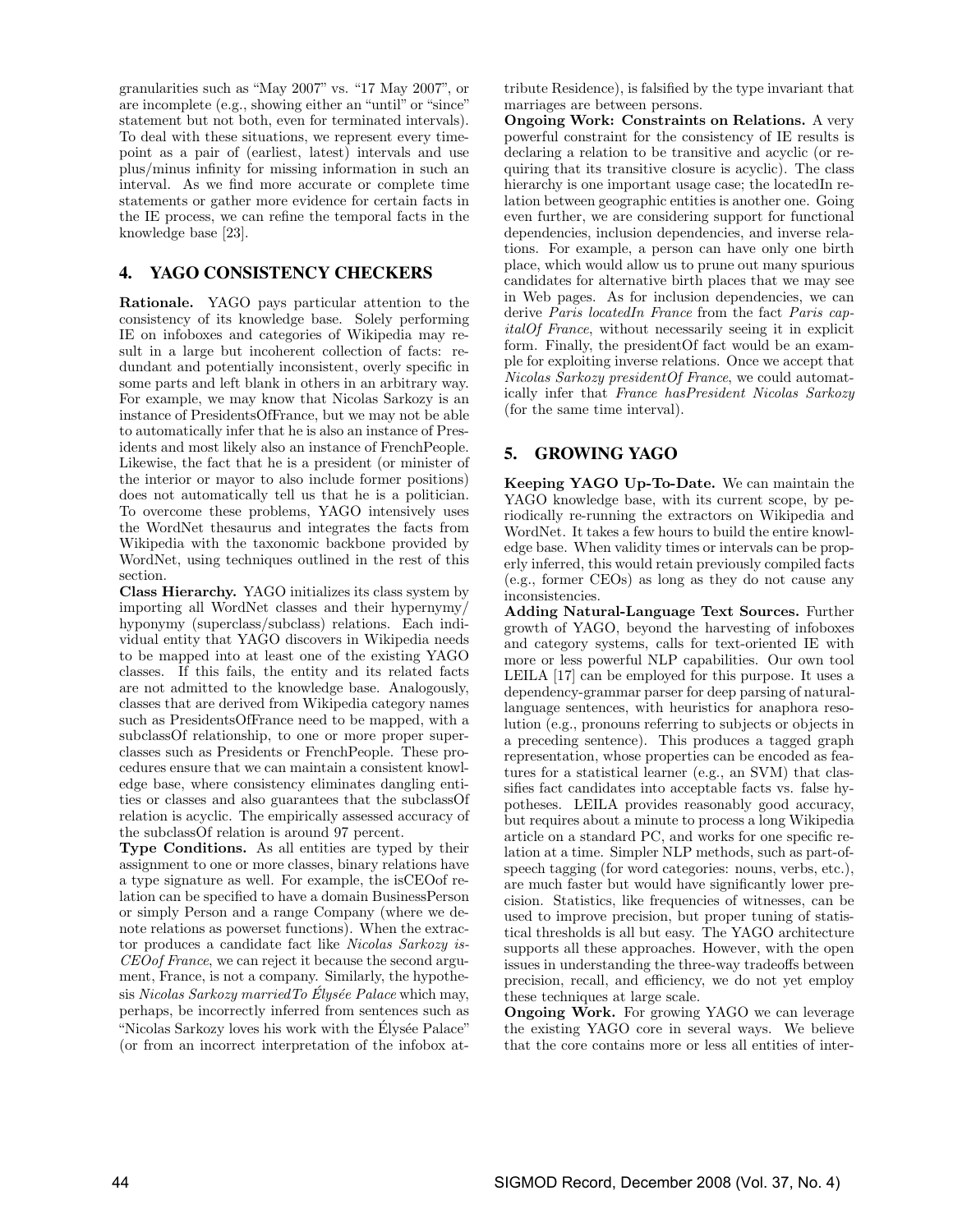est and their most important classes. For example, all notable politicians, athletes, pop stars, movies, cities, rivers, etc. should have a Wikipedia entry, and thus are included in YAGO, too. Certainly, this does not hold for classes like computer scientists, medical drugs, etc. But we could incorporate other sources such as DBLP or UMLS, and adapt the YAGO extractors to them. With the YAGO core as semantic backbone, we can quickly test sentences, paragraphs, or entire Web pages as to whether they contain one or two interesting entities. And when aiming at a particular binary relation, we can exploit our type system: a sentence or paragraph is promising only if it contains two entities of the proper types. For example, for hypothesizing a fact of the isCEOof relation, a sentence must contain a person and a company to be worth undergoing deeper analysis. Testing the type of an entity is a fast lookup in the core knowledge base.

To preserve the consistency of YAGO when adding new facts gathered with "riskier" IE methods, we can utilize the type and constraint checkers that YAGO already has. For efficiency, we batch newly acquired facts and run the consistency checking procedures for several thousand hypotheses together, dropping those that violate vital checks or too many "soft constraints".

## **6. QUERYING YAGO BY NAGA**

Query Language. For querying the YAGO knowledge base, we have designed a query language that builds on the concepts of SPARQL (the W3C standard for querying RDF data), but extends these capabilities by more expressive pattern matching. Our prototype system, NAGA (Not Another Google Answer) [10], implements this query language and provides a statistical ranking model for query results.

A query is a conjunction of *fact templates*, where each template would have to be matched by an edge and its incident nodes in the knowledge graph. For example, the first two example queries of Section 1 can be expressed as follows:

*Q1: \$x hasWonPrize GrammyAward,*

*\$x bornIn \$y,*

*\$y locatedIn Europe*

*Q2: \$x isa politician,*

*\$x citizenOf France,*

*\$x marriedTo \$y,*

*\$y isa singer*

where \$x and \$y are variables for which we are seeking bindings so that all query patterns are matched together.

The relation names in the query can also be regular expressions, which have to be matched by an entire path in the knowledge graph. This is a powerful way of dealing with transitive relations and variants of relations where the user may not exactly know by which relations the entities of interest are connected. For example, if the *bornIn* relation actually refers to cities and the *locatedIn* relation captures a city-county-state-country hierarchy, we should replace the last condition in Q1 by the fact template  $\frac{6}{y}$  *(locatedIn)*<sup>\*</sup> *Europe*. And if we do not care whether the persons that we are looking for are born in Europe or are citizens of a European country, we may use the template *\$y (citizenOf* | *bornIn* | *originatesFrom).(locatedIn)\* Europe* instead of the last two conditions of Q1. Regular expressions are also helpful in dealing with the class hierarchy in a flexible way. In Q2 the relation label *isa* is actually a shorthand notation for the regular expression *instanceOf.(subclassOf)\**, thus enabling ministers or mayors, which are subclasses of politicians, to be returned as query results.

The query language also provides support for formulating temporal conditions on the validity of the facts of interest. For example, if we want to retrieve all French presidents whose terms started in this millenium, we can phrase this as:

*f: (\$x presidentOf France),*

*(f since \$t),*

*(\$t after 31 December 1999)*

We are working on enhancing the query language to provide more elaborate capabilities for temporal queries. NAGA has further advanced features, most notably, for specifying relatedness queries among a set of entities [10, 11]. For example, the query:

*connect (Nicolas Sarkozy, Zinedine Zidane, Gerard Depardieu, Miles Davis)*

asks for commonalities or other relationships among Sarkozy, the soccer player Zidane, the actor Depardieu, and the trumpet player Miles Davis. A possible answer (technically, a Steiner tree in the underlying knowledge graph) could be that all four are recipients of the French Légion\_d'honneur order.

Ranking. Whenever queries return many results, e.g., hundreds of (mostly unimportant) politicians, we need ranking. NAGA employs a novel kind of *statistical language model (LM)* [12, 22] for this purpose, capturing the *informativeness* of a query result [10]: users prefer salient facts or interesting facts, e.g., Nicolas Sarkozy and not the mayor of a small provincial town. In addition, we need to consider the *confidence* that the result facts are indeed correct. Our IE methods assign a confidence weight to each fact  $f$  in the knowledge base based on the empirically assessed goodness of the extractor and the extraction target (e.g., rule-based for birthdates vs. linguistic for birth places) and the trustworthiness of the fact's witnesses  $s$  (i.e., sources from which it was extracted). One possible way of combining these aspects (among various options) would be:

 $confidence(f) =$  $max \{accuracy(f, s) \times trust(s) \mid s \in witnesses(f)\}\$ 

where trustworthiness could be based on PageRankstyle authority or on empirical assessment by experts (e.g., high for Wikipedia, low for blogs). The confidence in a query-result graph that consists of multiple facts is the product of the individual facts' confidence values, postulating statistical independence among the facts.

For informativeness, NAGA employs an LM for graphstructured data. In the following we give a simplified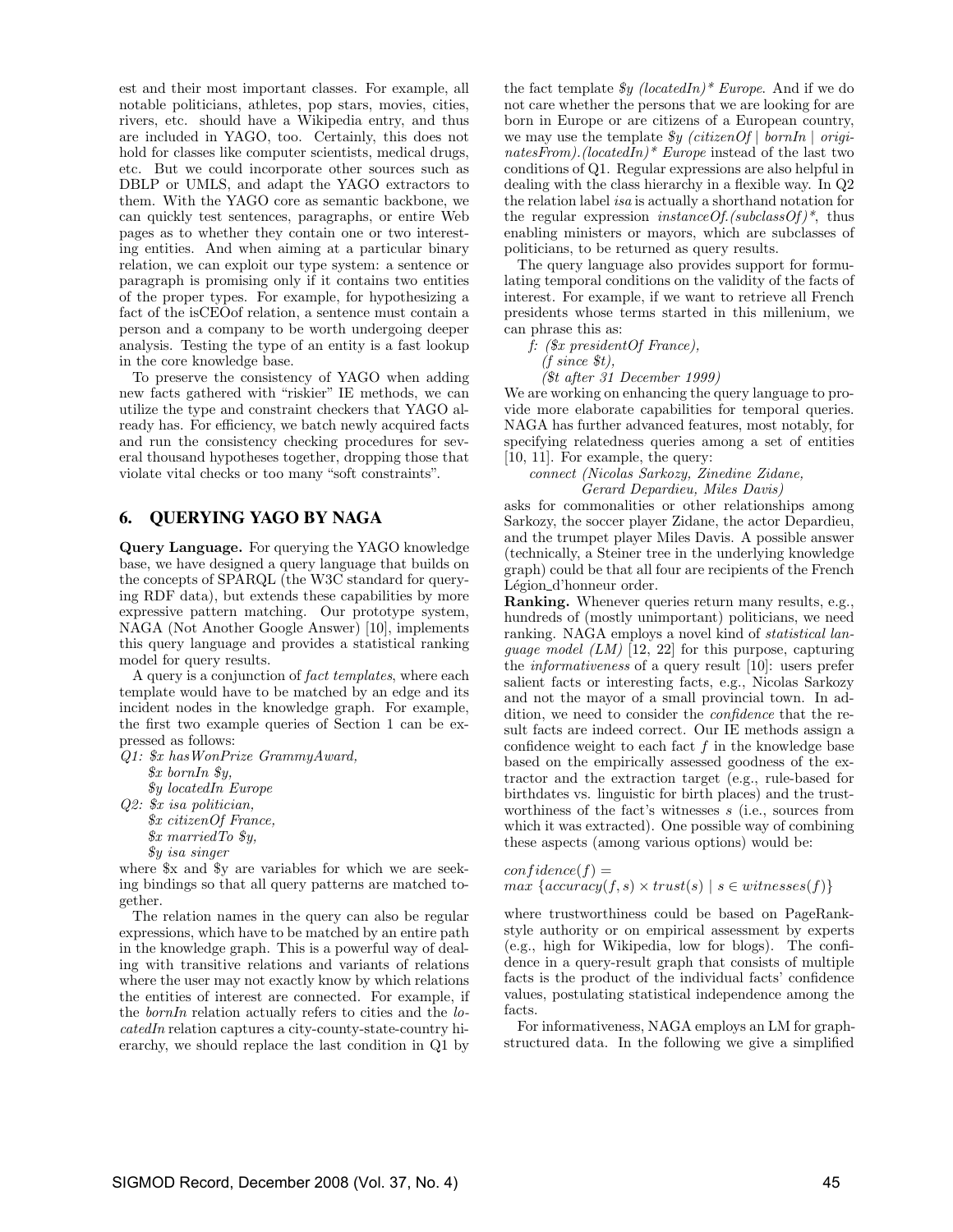explanation of the model introduced in [10]. Conceptually, we construct a statistical model for each possible result graph g with connected edges (facts) g*i*, and consider the probability that the query  $q$ , consisting of fact templates  $q_i$ , was generated from  $g$ :

$$
P[q|g] = \prod_{i} \lambda P[q_i|g_i] + (1 - \lambda)P[q_i]
$$

where we factorize over edges for tractability and use  $P[q_i]$  for smoothing with parameter  $\lambda$  (analogously to standard LM's). Applying Bayes' rule, simplifying the resulting expression and omitting sub-expressions that do not influence the ranking of results, we obtain:

$$
P[q|g] \sim \prod_i \frac{P[q_i|g_i]}{P[q_i]}
$$

We can interpret  $1/P[q_i]$  as an idf-style weighting of the individual subqueries (emphasizing the more selective patterns in the query). The main parameters to be estimated are the  $P[q_i|g_i]$  values, which reflect informativeness for the given query. We use a "background corpus" for this purpose, either a large Web sample or the entirety of Wikipedia texts. We compute the number of witnesses for g*i*, that is, the frequency of the two entities (or classes) in  $g_i$  co-occurring (in the same sentence, paragraph, or Web page). Analogously, the number of witnesses for  $q_i$  is the frequency of the nonvariable parts of q*<sup>i</sup>* occurring together. Our current implementation precomputes these statistics based on the Wikipedia corpus. With these ingredients we can finally set

$$
P[q_i|g_i] \approx \frac{\#witnesses(g_i)}{\#witnesses(g_i)}
$$

For example, as partial results to query Q1, famous Grammy winners such as Eric Clapton, Phil Collins, or Enya should be among the highest ranked results.

For the overall scoring of query results, NAGA uses a weighted linear combination of informativeness and confidence:

$$
score(q,g) = \alpha \prod_{i} \frac{P[q_i|g_i]}{P[q_i]} + (1-\alpha) \prod_{i} confidence(g_i)
$$

Ongoing Work: Personalization. The notion of informativeness is, strictly speaking, a subjective measure: an individual user wants to see a salient result that is also interesting to her. This calls for a *personalized ranking model* or at least a user-group-specific model. An elegant property of the LM approach pursued in NAGA is that we can easily compose multiple LM's using a probabilistic mixture model. We can estimate parameters of a user- or community-specific LM and combine this with a global LM, both models using the same mathematical structure but different parameters.

For the personalized LM, we monitor the history of queries and browsing interactions on the online knowledge base. A click on a fact is interpreted as positive feedback that the fact is interesting to the user, and this evidence is spread to the graph neighborhood, with exponential decay and attention to the edge types along which propagation is meaningful [7]. As an example, assume that a user has intensively explored epic movies and orchestral music, and then poses query Q1. The personalized ranking would prioritize European filmmusic composers such as Ennio Morricone, Hans Zimmer, or Javier Navarrete.

### **7. CONCLUSION**

The YAGO core is publicly available and has been imported into and integrated with various other knowledgemanagement projects including DBpedia (dbpedia.org), SUMO (www.ontologyportal.org), UMBEL (umbel. org), and Freebase (www.freebase.com). Our ongoing work to improve YAGO mostly centers around making it larger while retaining its high accuracy. This entails deeper considerations on scalability issues, for example, by utilizing database-style query processing and optimization techniques, along the lines of [9].

YAGO shares many of its goals and methodologies with parallel projects along related lines. These include Avatar [14], Cimple/DBlife [6, 16], DBpedia [2], Know-ItAll/TextRunner [8, 3, 4], Kylin/KOG [20, 21], and the Libra technology [13, 24] (and probably more). Together they form an exciting trend of leading research towards the elusive goal of machine-readable, comprehensive knowledge bases.

#### **8. REFERENCES**

- [1] Eugene Agichtein: Scaling Information Extraction to Large Document Collections. IEEE Data Eng. Bull. 28(4), 2005
- [2] Sören Auer, Christian Bizer, Georgi Kobilarov, Jens Lehmann, Richard Cyganiak, Zachary G. Ives: DBpedia: A Nucleus for a Web of Open Data. ISWC/ASWC 2007
- [3] Michele Banko, Michael J. Cafarella, Stephen Soderland, Matthew Broadhead, Oren Etzioni: Open Information Extraction from the Web. IJCAI 2007
- [4] Michael J. Cafarella, Christopher Re, Dan Suciu, Oren Etzioni: Structured Querying of Web Text Data: A Technical Challenge. CIDR 2007
- [5] Hamish Cunningham: An Introduction to Information Extraction. In: Encyclopedia of Language and Linguistics, 2nd Edition, Elsevier, 2005
- [6] Pedro DeRose, Warren Shen, Fei Chen, AnHai Doan, Raghu Ramakrishnan: Building Structured Web Community Portals: A Top-Down, Compositional, and Incremental Approach. VLDB 2007
- [7] Minko Dudev, Shady Elbassuoni, Julia Luxenburger, Maya Ramanath, Gerhard Weikum: Personalizing the Search for Knowledge. PersDB 2008.
- [8] Oren Etzioni, Michael J. Cafarella, Doug Downey, Ana-Maria Popescu, Tal Shaked, Stephen